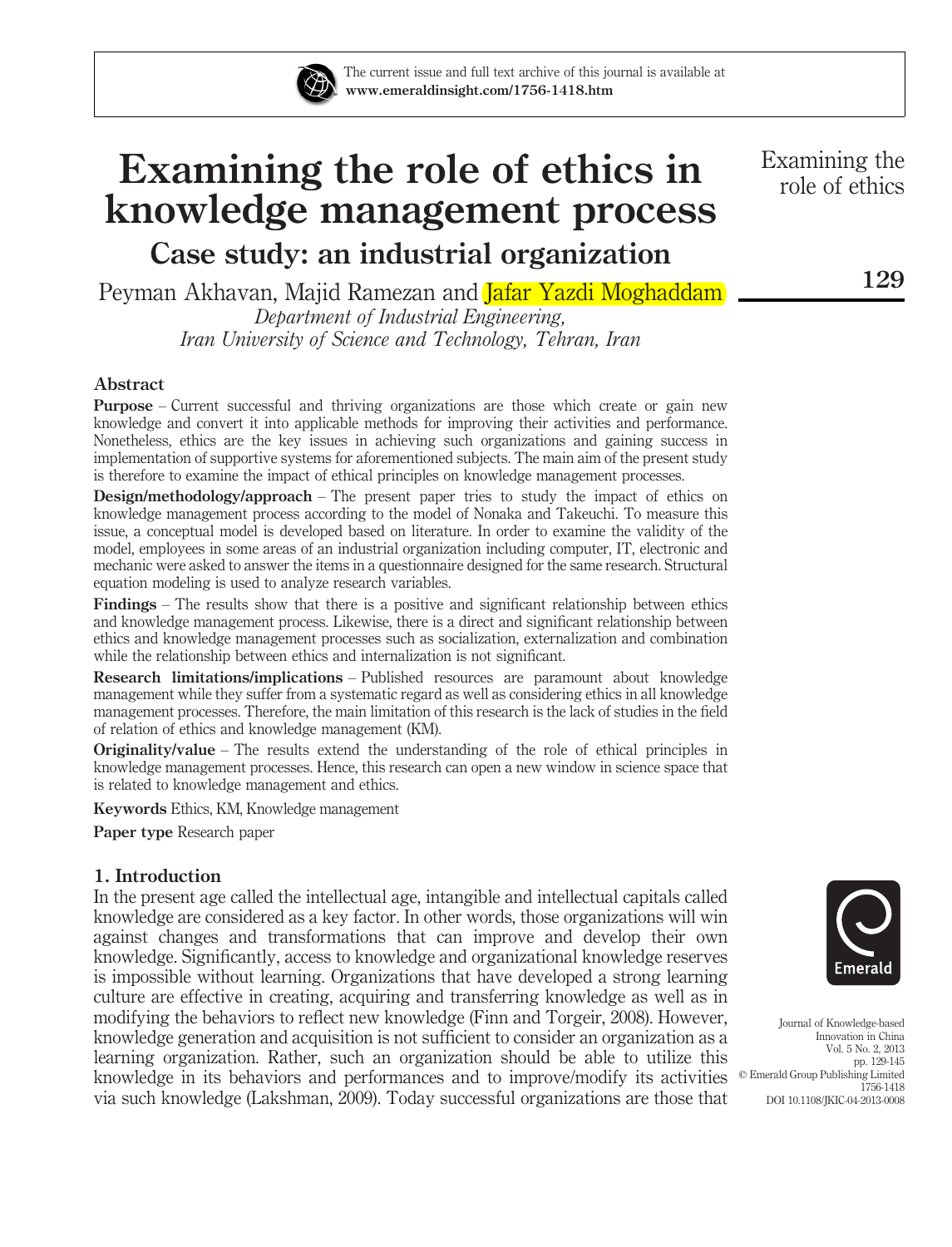generate or acquire a new knowledge and have converted it to applied methods to improve their activities. They use new and creative methods to modify their structure and performance and, hence, they can be a model and paradigm for using (Michael *et al.*, 2009). In this manner, the key to access such organizations and being successful in implementing supporting systems is to consider ethical issues. With rapid growth of technology, human life and job styles are also rapidly changed and in line with such changes, ethical issues are increasingly paid attention. Information technology's (IT) ethics is a multidisciplinary issue and discussing it needs familiarity and specialty with two areas of ethics and IT especially in applied ethics. The aim of such discussion is to answer questions that are related to the value foundations of people's activities and responsibilities in the IT area (Moor, 1985). On the other hand, ethical discussion is a main issue in the framework of Islamic concepts and is highly emphasized, because in the Islamic approach, all aspects of human life are regarded and dimension of internal and internalization of ethics are especially considered (Rezaiian and Ghazinoory, 2010).

Therefore, knowledge management is a systematic issue whose successful implementation needs a multilateral and overall attitude on its factors especially manpower factors (Akhavan *et al.*, 2009). Respecting ethics by human resources helps to improve implementation of knowledge management. Hence, studying such ethical points and their relation to knowledge management processes (KMPs) and their concepts is an issue highlighted in the present study. Citations are paramount about knowledge management while there are pivotal studies in terms of ethics, while little attention to ethical issues is an important problem in implementation of knowledge management. Accordingly, the present paper looks to clarify the key role of ethics in KMPs. With this purpose, the major question of the research is:

RQ1. Is there a significant relationship between ethics and KMP?

#### 2. Theoretical background

#### Knowledge management

According to Haines (2001), KMP consists of the four components:

- (1) Content. Which is related to the type of knowledge (explicit or tacit).
- (2) Skill. Achieving abilities for extracting knowledge.
- (3) Culture. Culture of organizations should encourage sharing of knowledge and information.
- (4) Organization. Organizing the available knowledge.

Wig (2002) believes that knowledge management means the establishment of necessary process to identify and attract data, information and needed knowledge by an organization from internal/external environment and transferring them to decisions (Akhavan and Jafari, 2006) and actions by people and by the organization.

Crawford (2005) also defines knowledge management in two forms: knowledge management as objective and knowledge management as a process. He believes that knowledge management as objective mostly emphasizes knowledge exchange while knowledge management as process attempts to make the tacit knowledge available. In other words, knowledge management is also referred to as "knowledge conversion". In the knowledge transformation cycle, tacit and explicit knowledge are transformed

**IKIC** 5,2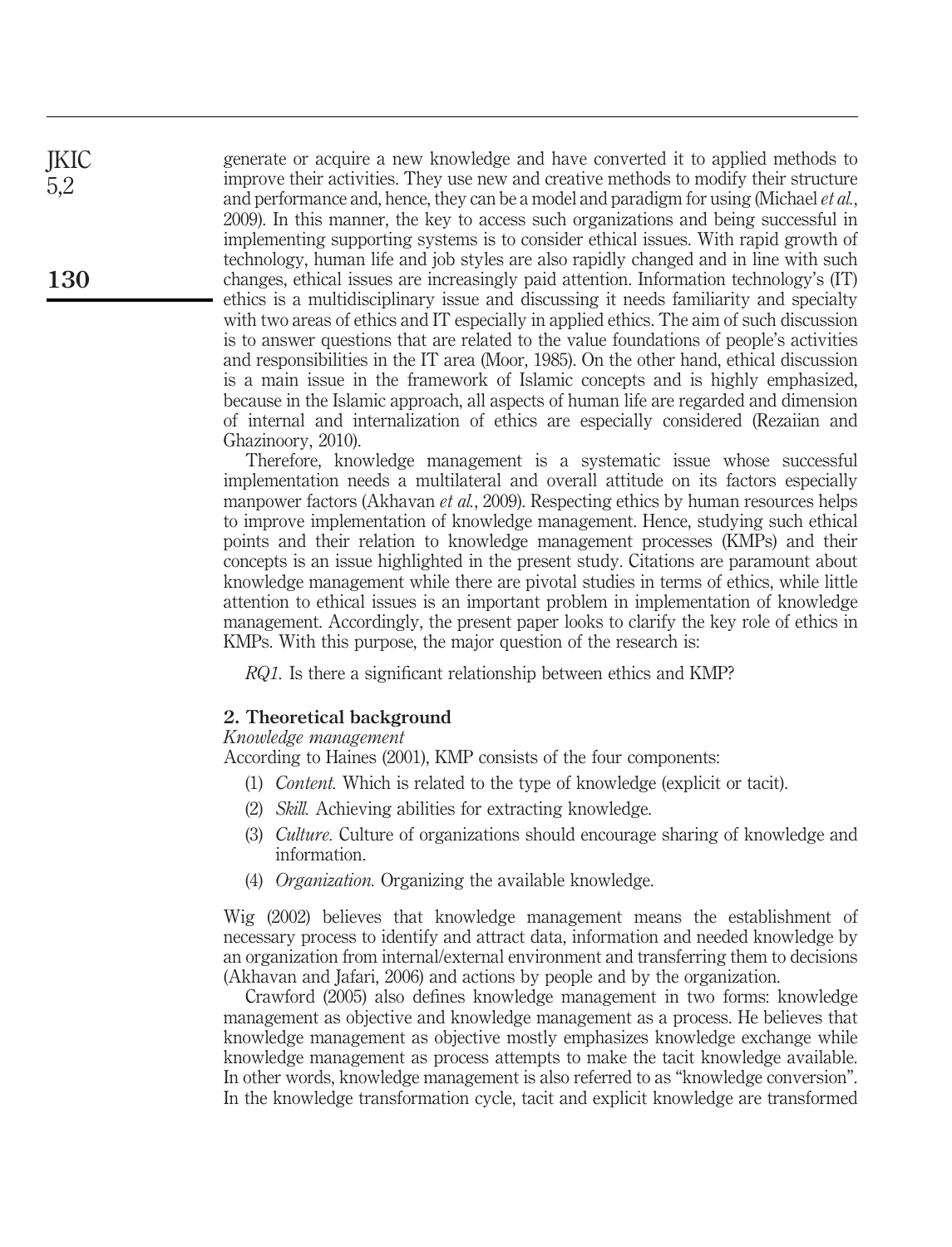into each other. The tacit knowledge is a kind of strictly personal knowledge and is formed with difficulty and cannot be easily presented in certain frames, and it has an intangible identity and comprises subjective models, beliefs and the knowledge of how to do the tasks. Tacit knowledge cannot simply be described by words (Yang, 2007).

Explicit knowledge can be expressed through verbal or written language and is therefore easily transferable. It is easily acquired, transferred and exchanged (Yang, 2007).

According to Nonaka and Takeuchi's model, mutual conversion of tacit and explicit knowledge is a four-dimensional process consisting of: socialization, externalization, combination, and internalization. Also, based on Nonaka and Takeuchi's theory, four dimensions of the knowledge creation process are defined as below:

- (1) Socialization. Conversion of tacit knowledge into a new tacit knowledge like sharing the experiences among organization's members.
- (2) Externalization. Conversion of tacit knowledge into a new explicit knowledge such as documentation of best experiences.
- (3) Combination. Conversion of explicit knowledge into a new explicit knowledge like assessing papers and reports in the same sector.
- (4) Internalization. Conversion of explicit knowledge into a new tacit knowledge such as learning from written collective discussions (Nonaka and Takeuchi, 1995).

Nonaka's theory of knowledge creation has "achieved paradigmatic status since the mid-1990s [...] and is highly respected" (Gourlay, 2006), with Choo and Bontis (2002) describing it as "one of the best known and most influential models in the knowledge strategy literature", elaborating that Nonaka's knowledge creation model "provides the intellectual scaffolding for a growing number of empirical and theoretical studies in strategic knowledge management". Gourlay (2006) points out that the yearly increase in the number of citations, as well as the range of categories of journals in which this publication has been cited, is indicative of a level of interest that deems his research outputs very important work.

#### Ethical issue

Ethics are not simply created by humankind but instead result from human nature which constitutes the essential frame of laws; in fact, human laws follow the ethics. It also is one of the most fundamental subjects in the divine concept; accordingly it can meet the whole dimension of human life, particularly focusing on internal and external intention. The word "ethics" represent the standards and ideals which embrace a group or a community of people. In Webster's Dictionary, ethics are defined as disciplined dealing with what is good and bad or with moral duties and commitments. Ethics refers to good and bad attributes, conducts, and intentions, in which case it is accompanied with adjectives such as good and bad or nouns such as goodness and badness. Ethics is a branch of philosophy analyzed as a norm-based science since it pertains to guiding norms of human behavior, and from this aspect, it can be distinctively distinguished from mainstream sciences like mathematics, or natural sciences like chemistry and physics (Holden, 2000).

It is nearly three decades that economists and ethics philosophers in the West have revived the discourses which had been stopped during the blossoming era of positivistic methodology. The product of this interaction led to an applied branch of Examining the role of ethics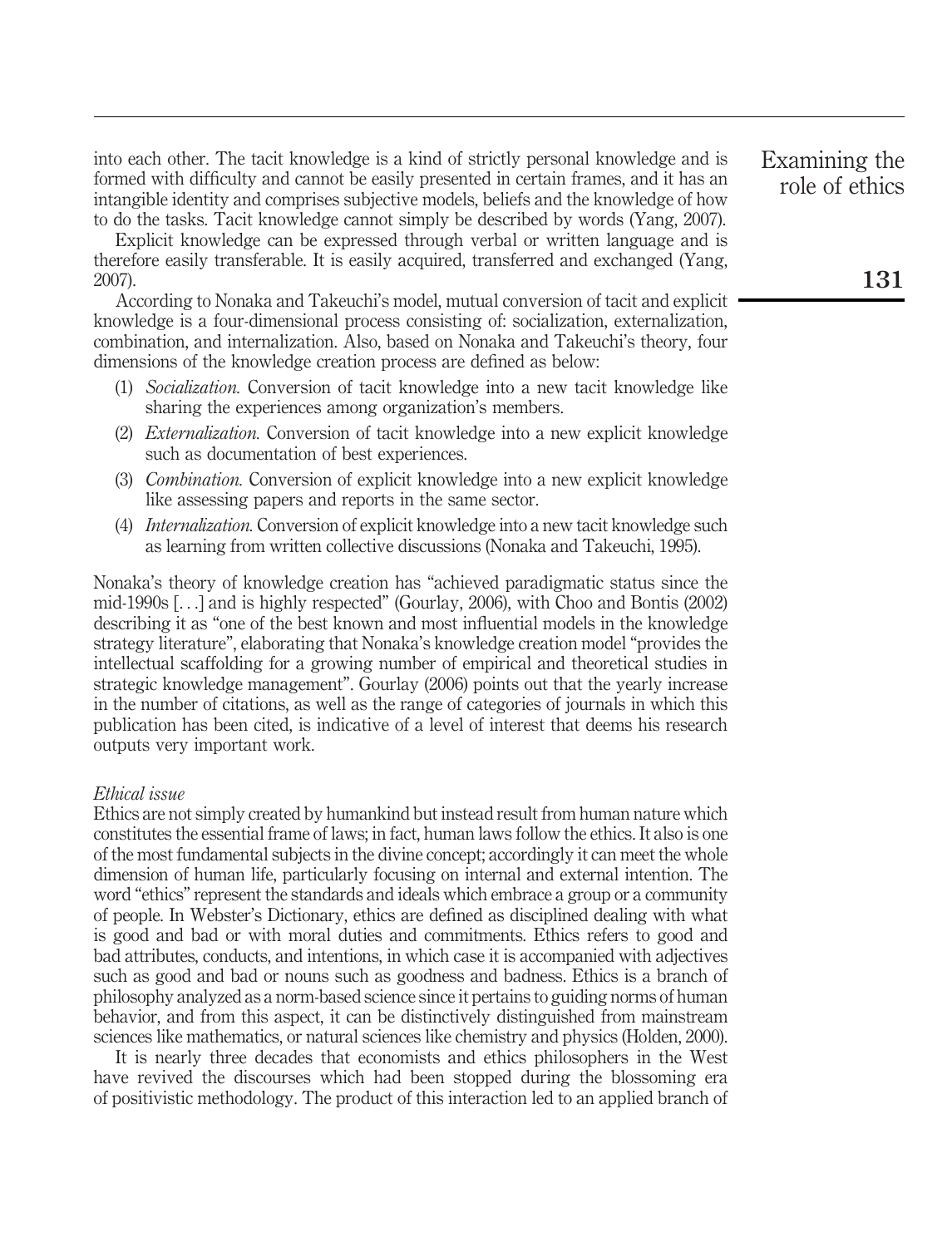ethics called "business ethics"; the ultimate goal of this branch is to improve the moral quality of decision making and performance at all business levels. Taking into account the situation created in the early twenty-first century, what certainly seems logical is having a global approach towards business ethics and seeking for it globally or on an international scale. Business ethics is a kind of applied ethics which is largely diverse in terms of attitudes and approaches like all other applied types of ethics (Martz and Morgan, 2007).

#### KM and ethics

Rai (2011) in his study explained that competing values framework (CVF) does not include scales for trust and an ethical workplace and concerning the important role of ethics culture in KMP, CVF was revised by adding an aspect which indicates ethics culture and trust. Then, SECI model and its components are examined and the similarities between both models are expressed. In the meantime, an integrative model of CVF and SECI is also provided. Finally, the author has concluded that the integration of both models provides methods by which one can understand how organizational culture improves organizational knowledge development and promotion.

Rezaiian and Ghazinoory (2010) studied the role of ethics in the tasks of KMP. However, due to the simplicity and completeness of its aspects, the general pattern of knowledge management has been used in this study. The result of the research indicates that there is a significant relationship between ethical indicators and functional aspects of the KMP. There is a correlation between such indicators as individual and collective trust, honesty, ownership respect, support, empathy, commitment, accountability, secrecy and care in authenticity in one hand and functional aspects of knowledge management general pattern including creation, organization, sharing and utilization of knowledge on the other hand.

However, other research in Malaysia showed that subjects like ownership respect, care in authenticity, helping other people, honesty and commitment are pointed out and the relationship between such ethical principles and each aspect of knowledge management is clarified via regarding general patterns of knowledge management including creations, organize, sharing and utilization of knowledge (Azmi, 2010).

In addition, Gholizadeh et al. (2005) examined the ratio of organizational culture and knowledge conversion process in Mashhad Firdausi University according to the SECI model. The results showed that there is a significant relationship between organizational culture and internalization, externalization and combination while the relationship with socialization is not significant.

Therefore, concerning the lack of relevant existing research, this paper has tried to clarify the impact of ethics in all tasks of the KMP and the significant relationship between them through a systematic approach. In this section, ethical principles are extracted through examining the literature of the issue which includes 20 indicators shown in Table I.

#### 3. Research model and hypotheses development

Ethics indices were categorized due to numeracy. Opinions of six experts were used for this purpose and ethics indices were classified in four dimensions after consideration of their comments. The dimensions were designated as shown in Table II.

**IKIC** 5,2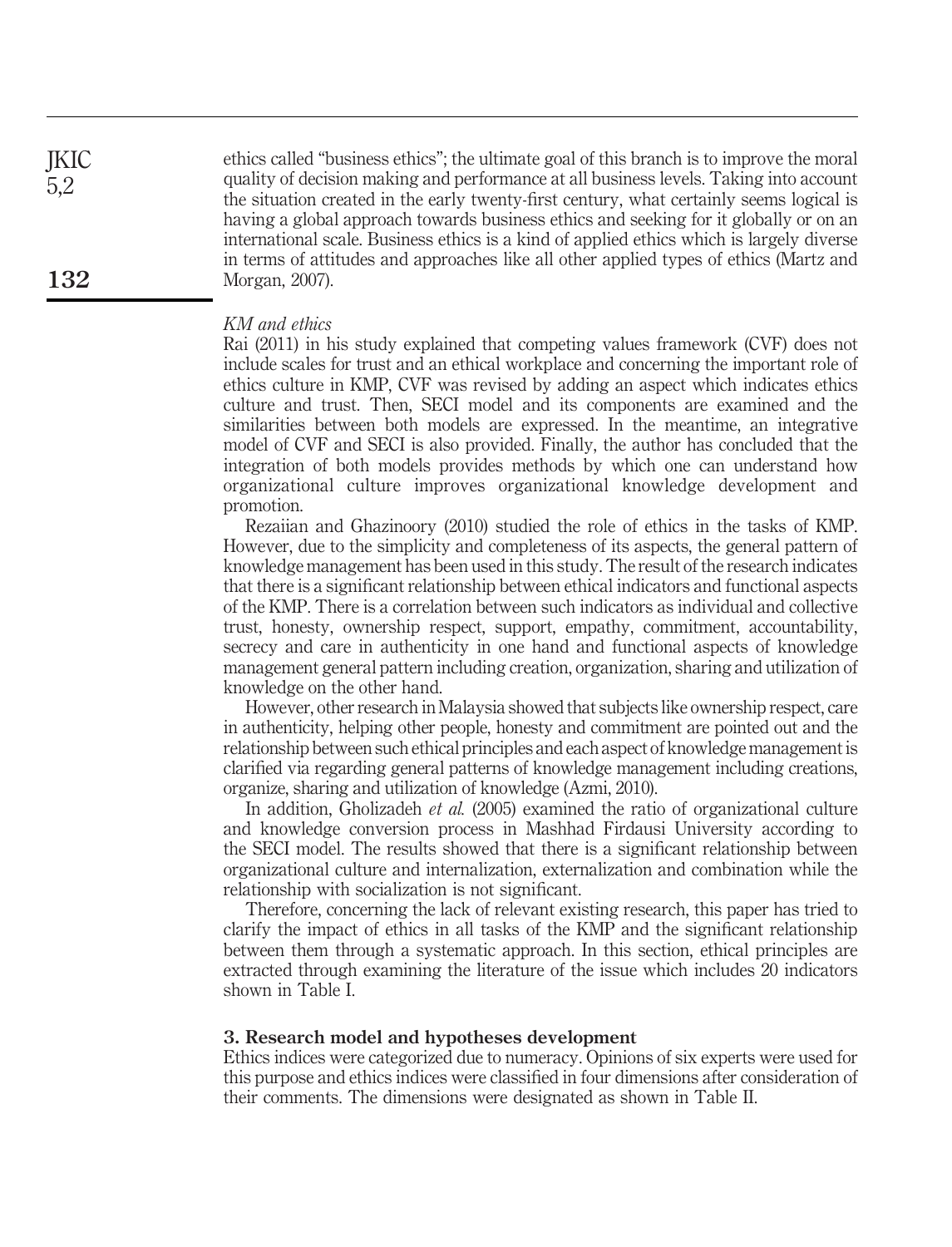| Area                            | Citations                                                | Examining the<br>role of ethics |
|---------------------------------|----------------------------------------------------------|---------------------------------|
| Accountability                  | Land (2007), Chua (2002)                                 |                                 |
| Working conscience              | Huysmans and Wit (2004)                                  |                                 |
| Commitment                      | Azmi (2010), Chua (2002), Nahapiet and Ghoshal (1998)    |                                 |
| Collective trust                | Inkpen and Tsang (2005), Hutchings and Michailova (2004) |                                 |
| Organizational trust            | Galford and Drapeau (2003), Mirzaeei et al. (2009)       | 133                             |
| Secrecy                         | Azmi (2010)                                              |                                 |
| Intellectual property right     | Azmi (2010), Lang (2004)                                 |                                 |
| Care in authenticity            | Azmi (2010)                                              |                                 |
| Honesty                         | Azmi (2010), Lang (2004)                                 |                                 |
| Helping and empathy with others | Azmi (2010), Huysmans and Wit (2004), Chua (2002)        |                                 |
| Lovalty                         | Jordan and Troth (2011), Bove and Johnson (2009)         |                                 |
| Foresight                       | Calof and Smith (2012), Johnston (2012)                  |                                 |
| Trusteeship                     | Sayce (2012), Khenifer and Moghimi (2009)                |                                 |
| Fair behavior                   | AL-Aali (2008)                                           |                                 |
| Humility                        | Khenifer and Moghimi (2009)                              |                                 |
| $Criticism - taking$            | AL-Aali (2008)                                           |                                 |
| Council with others             | Harper <i>et al.</i> (1998)                              |                                 |
| Perseverance in works           | Raps (2005)                                              | Table I.                        |
| Affability                      | Ferris et al. (2008)                                     | Ethical indices and             |
| Self-control                    | Hsiang and Yang Kuo (2003)                               | their references                |

| Row            | Dimensions                             | Indicators                      |                   |
|----------------|----------------------------------------|---------------------------------|-------------------|
| 1              | Organizational values and justice      | Collective trust                |                   |
|                |                                        | Organizational trust            |                   |
|                |                                        | Honesty                         |                   |
|                |                                        | Fair behavior                   |                   |
|                |                                        | Humility                        |                   |
|                |                                        | Criticism $-$ taking            |                   |
|                |                                        | Perseverance in works           |                   |
| 2              | Commitment and responsibility          | Responsibility                  |                   |
|                |                                        | Working conscience              |                   |
|                |                                        | Commitment                      |                   |
|                |                                        | Lovalty                         |                   |
|                |                                        | Foresight                       |                   |
| 3              | Intellectual ownership and trusteeship | Secrecy                         |                   |
|                |                                        | Intellectual property right     |                   |
|                |                                        | Trusteeship                     |                   |
|                |                                        | Care in authenticity            |                   |
| $\overline{4}$ | Team working morale                    | Council with others             |                   |
|                |                                        | Helping and empathy with others |                   |
|                |                                        | Affability                      | Table II.         |
|                |                                        | Self-control                    | Ethics dimensions |

Finally, based on literature review, a conceptual model of the current research is proposed as shown in Figure 1. In this model, ethical principles are considered as independent variable and KMP as dependent variable. The current research is an applied study in terms of objective and a descriptive work in terms of data collection method.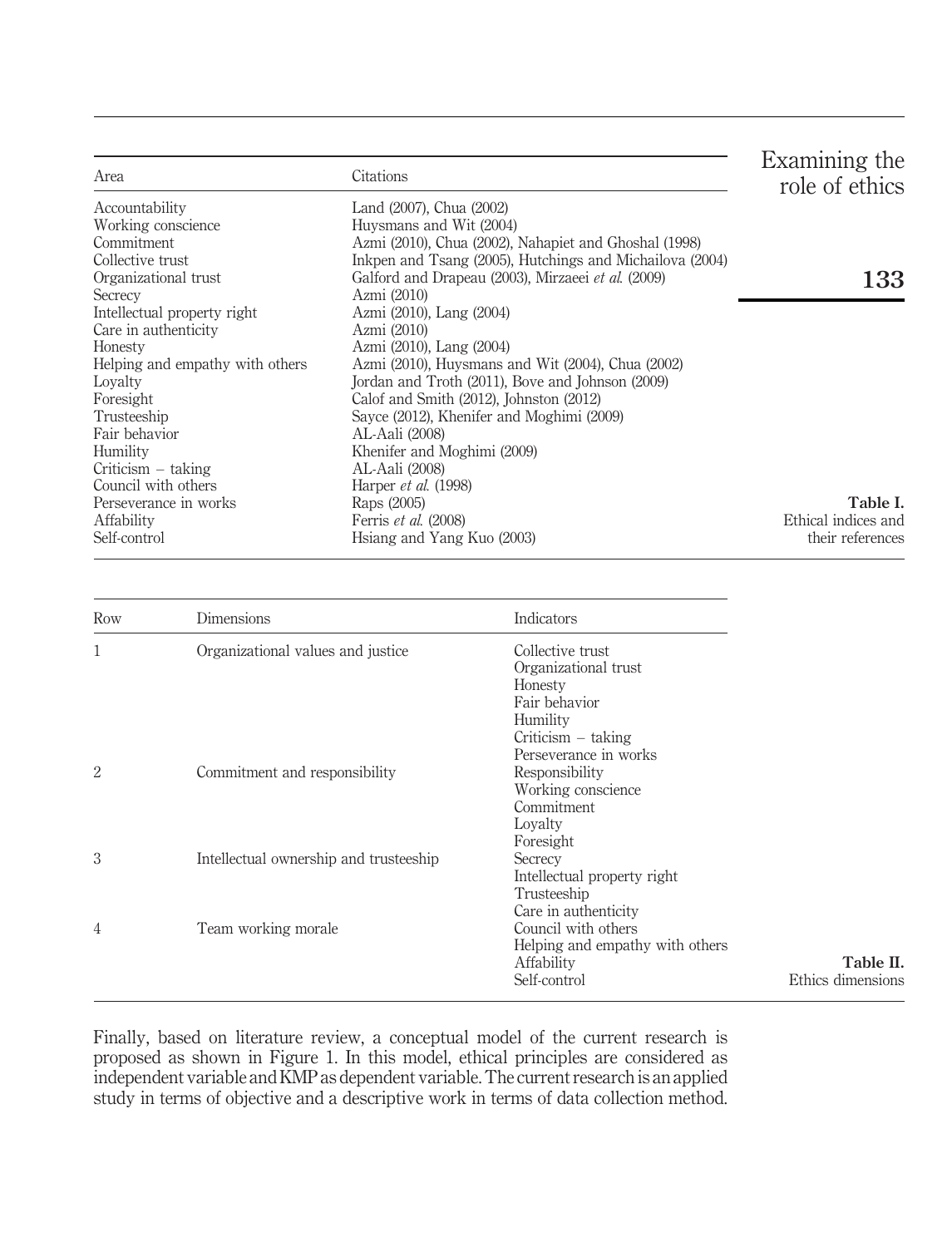

The objective of the present paper is to depict the relationship between ethics and the KMP through analysis and investigation.

Based on aforementioned literature, research hypotheses are proposed as follows. Main hypothesis:

H1. There is a positive and significant relationship between ethics and KMP.

Sub-hypotheses:

- H1.1. There is a positive and significant relationship between ethics and socialization.
- H1.2. There is a positive and significant relationship between ethics and externalization.
- H1.3. There is a positive and significant relationship between ethics and combination.
- H1.4. There is a positive and significant relationship between ethics and internalization.

#### 4. Research methodology

To examine the relationship between ethical principles and KMP, needed data are gathered by questionnaire. It consists of 28 items. KMP section consists of eight items and ethical principles section has 20 items. Likert five-item scale is used in this questionnaire.

#### Reliability and validity analyses

All the dimensions of this study report Cronbach's  $\alpha$  over 0.7, reaching high-reliability standards, which indicate that the measurement design is highly credible. Table III shows the detailed data. Meanwhile, content validity refers to the fitness of the contents of the measurement tool. The verification of content validity in social sciences depends on the professional knowledge of researchers. It is also possible to identify appropriate and relevant measurements from literature or employ the assistance of experts to determine the fitness of the contents, to enhance content validity, and to ensure questionnaire effectiveness. The development of measurement tools in this paper is based on generalization of literature reviews. All the sources are referenced in relevant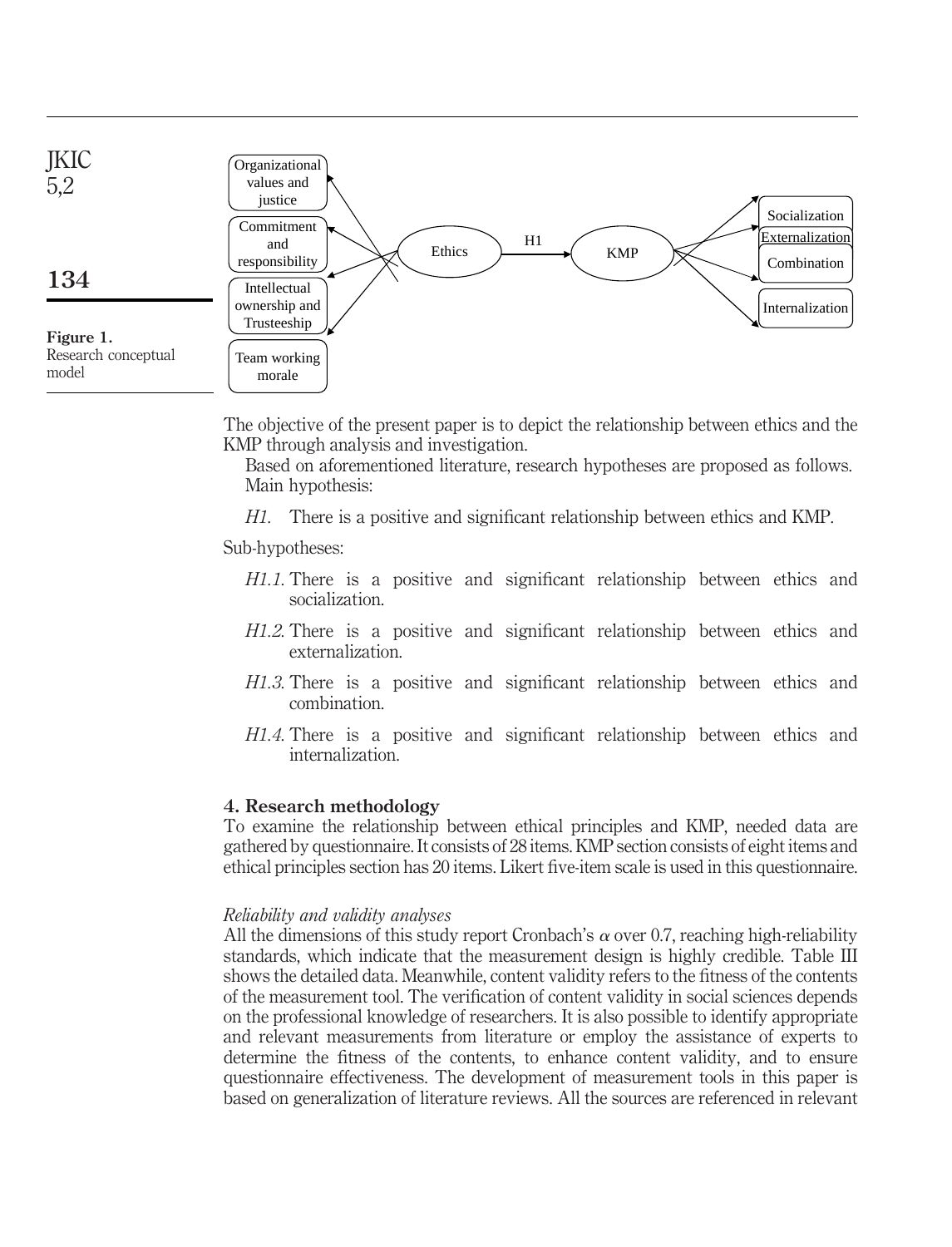empirical literature. The questions are modified after interviews with experts. Therefore, the questionnaire in this paper should carry a certain degree of content validity.

Besides the face validity, using principal components method for extraction, factors with eigenvalues greater than 1 were retained. The factor analysis (i.e. Pearson's principal component analysis) was tested with and without rotation (i.e. Varimax rotation with Kaiser Normalization). The conservative factor loadings of greater than 0.5 were considered at 95 percent level of confidence (Hair *et al.*, 1998). Finally, the results of convergent and discriminate validity also indicate acceptable outcomes through considering the factor loadings, average variance extracted, composite reliability and correlations among main constructs.

#### Empirical analysis

Sampling and data collection. Primary population was members of a knowledge-based organization including experts, supervisors and managers who are working at different tasks. Ethical issues are highly appreciated in this organization, and the board of managers has established a good supportive system to encourage employees to follow ethics issues well. Some issues such as accountability, working conscience, secrecy, intellectual property right, care in authenticity, loyalty, honesty and helping and empathy with others are placed in the first priority of managers' interest to disseminate ethics in the studied organization. Besides the aforementioned issues, the company has a strong policy to get feedback from its employees about the key role of ethics in the promotion of business. Finally, it can be noted that ethics issues are not a forgotten subject in this organization, and all the personnel are interested in being involved in this organizational issue.

In the present study, 110 questionnaires were collected out of 120 distributed questionnaires, suggesting a return rate of 92 percent. Among the collected questionnaires, eight questionnaires were incomplete, so they were discarded. Therefore, 102 valid and complete questionnaires were ready to analyze. Table IV shows the basic data of the respondents of the effective questionnaires.

Structural model. In the following figure, the model has been shown in standard estimation and significance coefficients (standard coefficients). Meanwhile, ethics dimensions are shown by F1-F4 and KMP aspects by S, E, C and I (Figure 2).

Significantly, the higher the model fit, the higher usability the model has, as far as the model fit assessment is concerned. That also means that parameter estimates are more meaningful. This paper refers to absolute fit indicators, incremental fit indicators, and goodness of fit index (GFI) recommended by Hair et al. (1998) for the validation of overall fit.

| Items                                  | Cronbach's $\alpha$ |                           |
|----------------------------------------|---------------------|---------------------------|
| <b>KMP</b>                             | 0.762               |                           |
| Organizational values and justice      | 0.871               |                           |
| Commitment and responsibility          | 0.853               |                           |
| Intellectual ownership and Trusteeship | 0.790               |                           |
| Team working morale                    | 0.712               |                           |
| Ethics                                 | 0.914               | Table III.                |
| Overall questionnaire                  | 0.900               | Questionnaire reliability |

Examining the role of ethics

135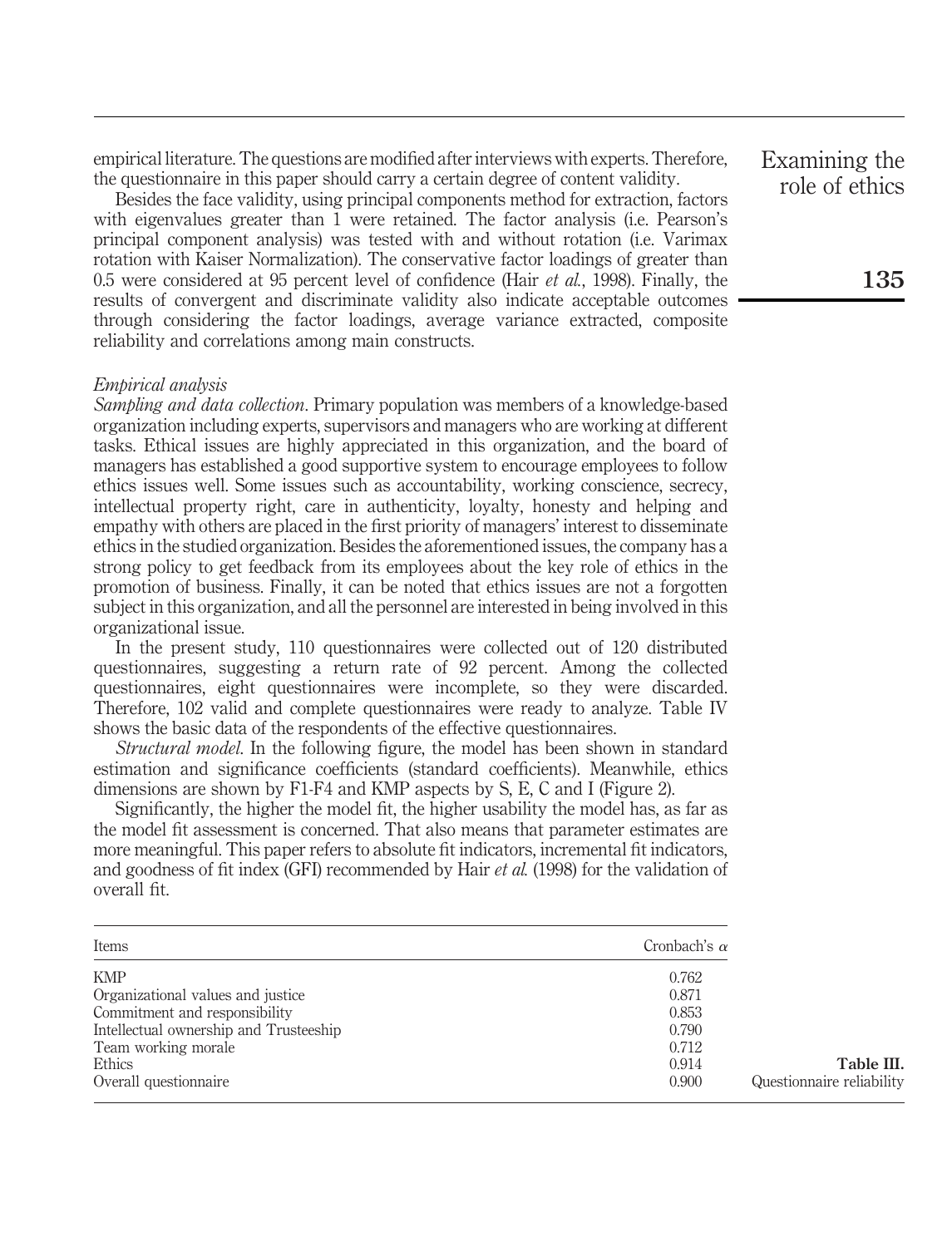| JKIC<br>5,2         | Area           | Description      | Number of respondents | $\%$ | Cumulative $(\% )$ |
|---------------------|----------------|------------------|-----------------------|------|--------------------|
|                     | Job title      | Expert           | 48                    | 47   | 47                 |
|                     |                | Supervisor       | 19                    | 19   | 66                 |
|                     |                | Manager          | 35                    | 34   | 100                |
|                     | Education      | Under BS         | 12                    | 12   | 12                 |
| 136                 |                | Bachelors (BS)   | 64                    | 63   | 75                 |
|                     |                | Masters (MS)     | 26                    | 25   | 100                |
|                     | Job experience | Below five years | 19                    | 19   | 19                 |
|                     |                | 5-10 years       | 34                    | 33   | 52                 |
|                     |                | $10-15$ years    | 21                    | 21   | 73                 |
|                     |                | Above 15 years   | 28                    | 27   | 100                |
|                     | Age            | Below 30         | 19                    | 19   | 19                 |
| Table IV.           |                | 30-35            | 38                    | 37   | 56                 |
| Demographic profile |                | $35-40$          | 26                    | 25   | 81                 |
| of respondents      |                | Above 40         | 19                    | 19   | 100                |



Table V shows all the overall fit indicators. Among the absolute fit indicators,  $\chi^2$ /df is 1.91, the GFI value of this model is also 0.94, root mean square residual (RMR) value is 0.039, and root mean square error of approximation (RMSEA) value is 0.069, all within an acceptable range, as suggested by past scholars. Huang (2004) suggested that if the RMSEA value is between 0.05 and 0.08, and  $\chi^2$ /df reach below three, they imply a good fit.

As far as incremental fit indicators are concerned, the adjusted goodness of fit index (AGFI) value of this model is 0.92, normed fit index (NFI) value is 0.97, comparative fit index (CFI) value is 0.95, and incremental fit index (IFI) value is 0.98, all the values reach the standards suggested in literature. Among the GFI, the parsimonious normed fit index (PNFI) value of this model is 0.654 and parsimonious comparative fit index (PCFI) value is 0.706. They are both greater than 0.5, reaching the standards suggested by previous scholars.

*Hypotheses test.* In the present model,  $H1$  is defined as follows to test research main hypothesis:

H1. There is a positive and significant relationship between ethics and KMP.

According to Figure 2, the standardized coefficient between ethics and KMP is 0.52, and also t-value is 3.54,  $p < 0.001$ , reaching statistical significance. The results indicate that  $H1$  is confirmed.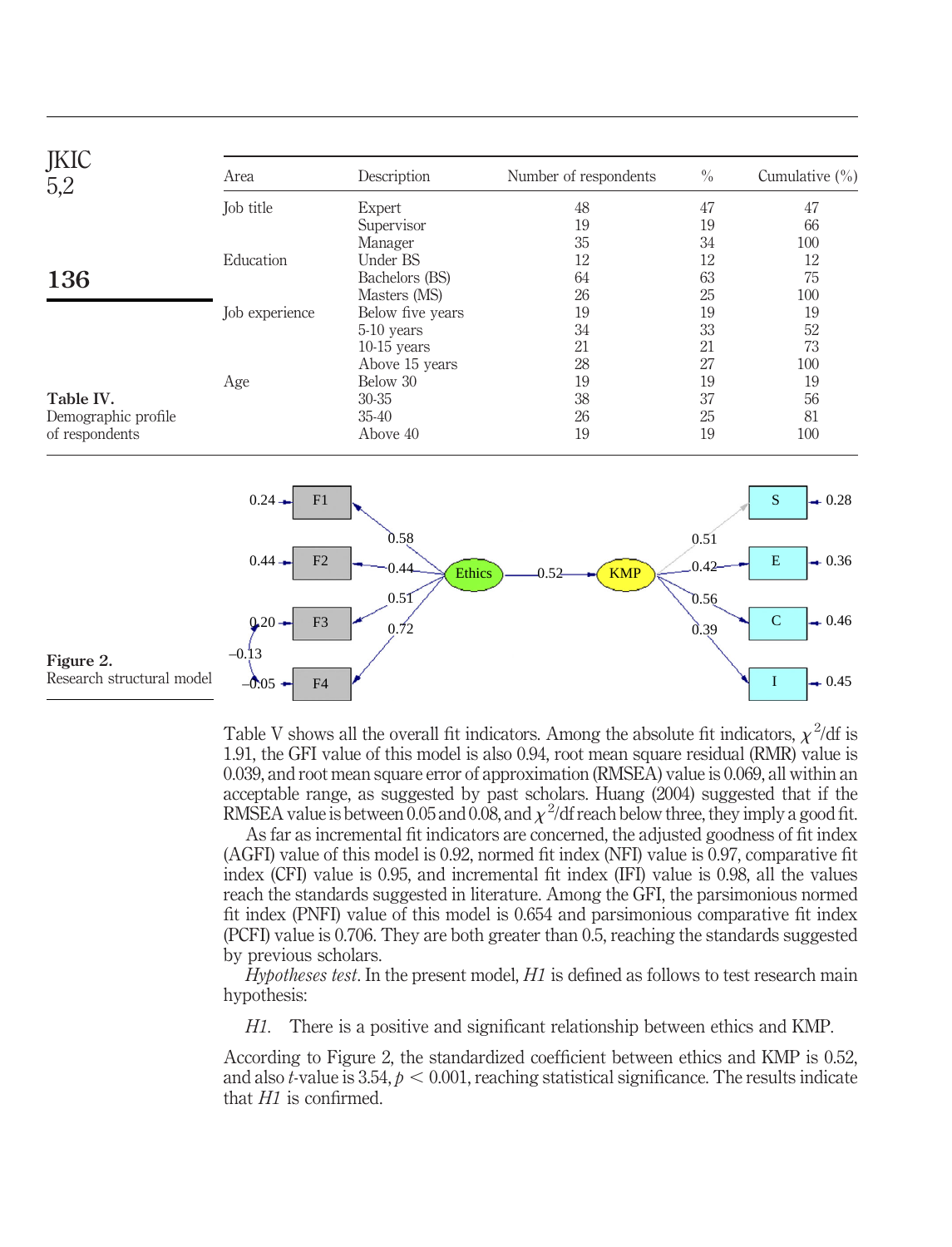| Fitness indicator              | Criteria              | Validation value | Result    | Examining the<br>role of ethics |
|--------------------------------|-----------------------|------------------|-----------|---------------------------------|
| <i>Absolute fit indicators</i> |                       |                  |           |                                 |
| $\chi^2/\text{df}$             | $\leq 4$              | 1.91             | Compliant |                                 |
| <b>GFI</b>                     | > 0.90                | 0.94             | Compliant |                                 |
| <b>RMR</b>                     | < 0.05                | 0.039            | Compliant |                                 |
| <b>RMSEA</b>                   | $< 0.05$ or 0.05-0.08 | 0.069            | Compliant | 137                             |
| Incremental fit indicators     |                       |                  |           |                                 |
| AGFI                           | > 0.90                | 0.92             | Compliant |                                 |
| <b>NFI</b>                     | > 0.90                | 0.97             | Compliant |                                 |
| <b>CFI</b>                     | > 0.90                | 0.95             | Compliant |                                 |
| <b>IFI</b>                     | > 0.90                | 0.98             | Compliant |                                 |
| <b>GFI</b>                     |                       |                  |           | Table V.                        |
| <b>PNFI</b>                    | > 0.5                 | 0.654            | Compliant | The indicators                  |
| <b>PCFI</b>                    | > 0.5                 | 0.706            | Compliant | of model fitness                |

In the next step, regression analysis was used to test research sub-hypotheses. To this end, linear regression between ethical principles as independent variable and each aspect of KMP as dependent variable are computed separately. However, ethical principles are considered as average of ethical dimensions (F1-F4). Likewise, error level is 5 percent for all relations. The results of regression analyses are shown from Table VI to IX.

Ethics 0.291 0.127 0.322 2.285 0.025

| Model                       | B              | Non-standardized<br>regression<br>coefficients<br>SE | Standard regression coefficients<br>β | t              | Sig.           | Table VI.                                                  |
|-----------------------------|----------------|------------------------------------------------------|---------------------------------------|----------------|----------------|------------------------------------------------------------|
| (Constant)<br>Ethics        | 2.253<br>0.392 | 0.353<br>0.110                                       | 0.448                                 | 4.587<br>3.563 | 0.000<br>0.001 | Regression coefficient<br>with socialization<br>variable   |
| Model                       | B              | Non-standardized<br>regression<br>coefficients<br>SE | Standard regression coefficients<br>β | t              | Sig.           | Table VII.                                                 |
| (Constant)<br><b>Ethics</b> | 2.275<br>0.291 | 0.408<br>0.127                                       | 0.322                                 | 4.572<br>2.285 | 0.000<br>0.025 | Regression coefficient<br>with externalization<br>variable |

| Model                |                | Non-standardized<br>regression<br>coefficients<br><b>SE</b> | Standard regression coefficients |                | Sig.           | Table VIII.                                            |
|----------------------|----------------|-------------------------------------------------------------|----------------------------------|----------------|----------------|--------------------------------------------------------|
| (Constant)<br>Ethics | 1.659<br>0.545 | 0.460<br>0.144                                              | 0.476                            | 3.603<br>3.797 | 0.001<br>0.000 | Regression coefficient<br>with combination<br>variable |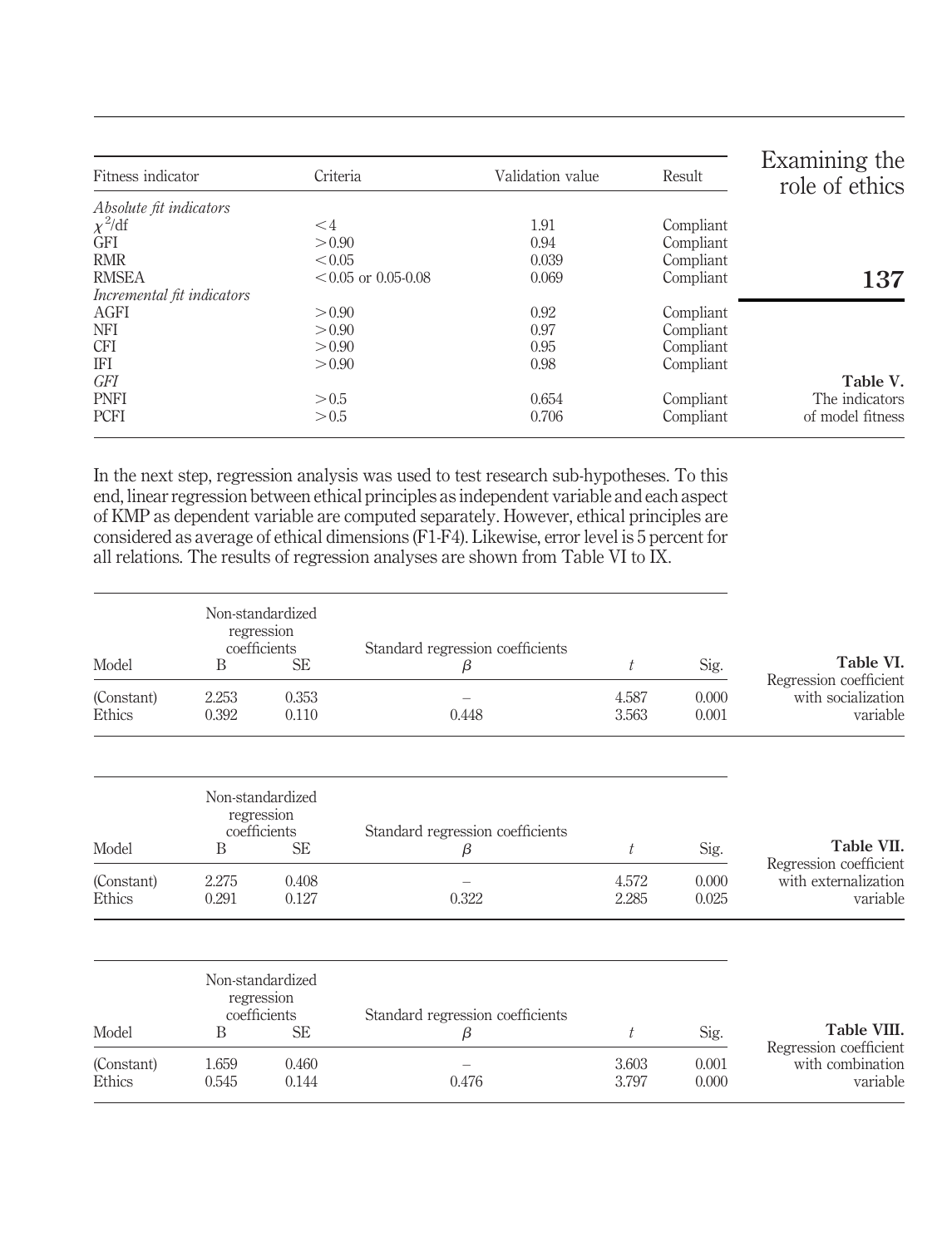By regression analysis and considering the fact that the significance level is less than 0.05 for regression coefficient with dependent variables namely socialization, externalization and combination as well as positive rates of B and BETA for these variables, one can conclude that  $H1.1$ ,  $H1.2$  and  $H1.3$  are confirmed while  $H1.4$  is rejected since significance level is 0.165 for internalization variable.

#### 5. Discussion

Research conceptual model and structural equation modeling showed that among the dimensions of KMP, socialization, externalization and combination have direct and significant relationship on ethics.

According to research findings, there is a positive and significant relationship between ethics and KMP considering knowledge creation dimension. Another finding is that among KMP, combination is mostly affected by ethical principles followed by socialization and externalization while internalization is not affected by ethical principles. Due to some characteristics of the studied organization, it is highly important to convert types of knowledge to explicit knowledge and to record and store it. In this organization, there is a great emphasis on gathering explicit knowledge of employees, teams and groups and on grouping, categorizing and storing such knowledge in order to protect it and to analyze knowledge resources in order to produce and develop new products. Therefore, it is particularly important to convert an explicit knowledge to a new explicit knowledge.

Ethical principles like secrecy, intellectual property, trust, care in authenticity and confidence play a key role in encouraging employees and even organizational seriousness in moving from personal explicit knowledge to explicit knowledge at group and organizational level as well as in storing it. That is why the combination is mostly affected by ethical principles. Considering socialization, which is the conversion of an implicit knowledge to a new implicit knowledge, one can say that since the emphasis of the organization is on team working and on building work/project-oriented groups as well as the importance of learning culture in an organization, there is a great emphasis on individuals' learning from each other and sharing the experiences among members in the teams and organization levels. Therefore, socialization in the studied organization is highly important. On the other hand, socialization is based on social interactions of people and, accordingly, the role of ethics is highlighted. It seems that due to such reasons combination is mostly affected by ethics. Regarding externalization, which is the conversion of knowledge types to explicit knowledge and recording and storing it, externalization is particularly important. Since the studied population had higher education (87 percent with graduate and postgraduate degrees) and most of them had been educated in engineering and technical areas and considering the fact that most of them had proper job experience (72 percent of them have ten years of work experience), one can say that they have very good knowledge and experience in their working areas.

|                                                            |                      | Non-standardized<br>regression<br>coefficients |                | Standard regression coefficients |                |                |
|------------------------------------------------------------|----------------------|------------------------------------------------|----------------|----------------------------------|----------------|----------------|
| Table IX.                                                  | Model                |                                                | SE             |                                  |                | Sig.           |
| Regression coefficient<br>with internalization<br>variable | (Constant)<br>Ethics | 2.738<br>0.193                                 | 0.441<br>0.138 | 0.144                            | 4.201<br>1.400 | 0.000<br>0.165 |

**IKIC** 5,2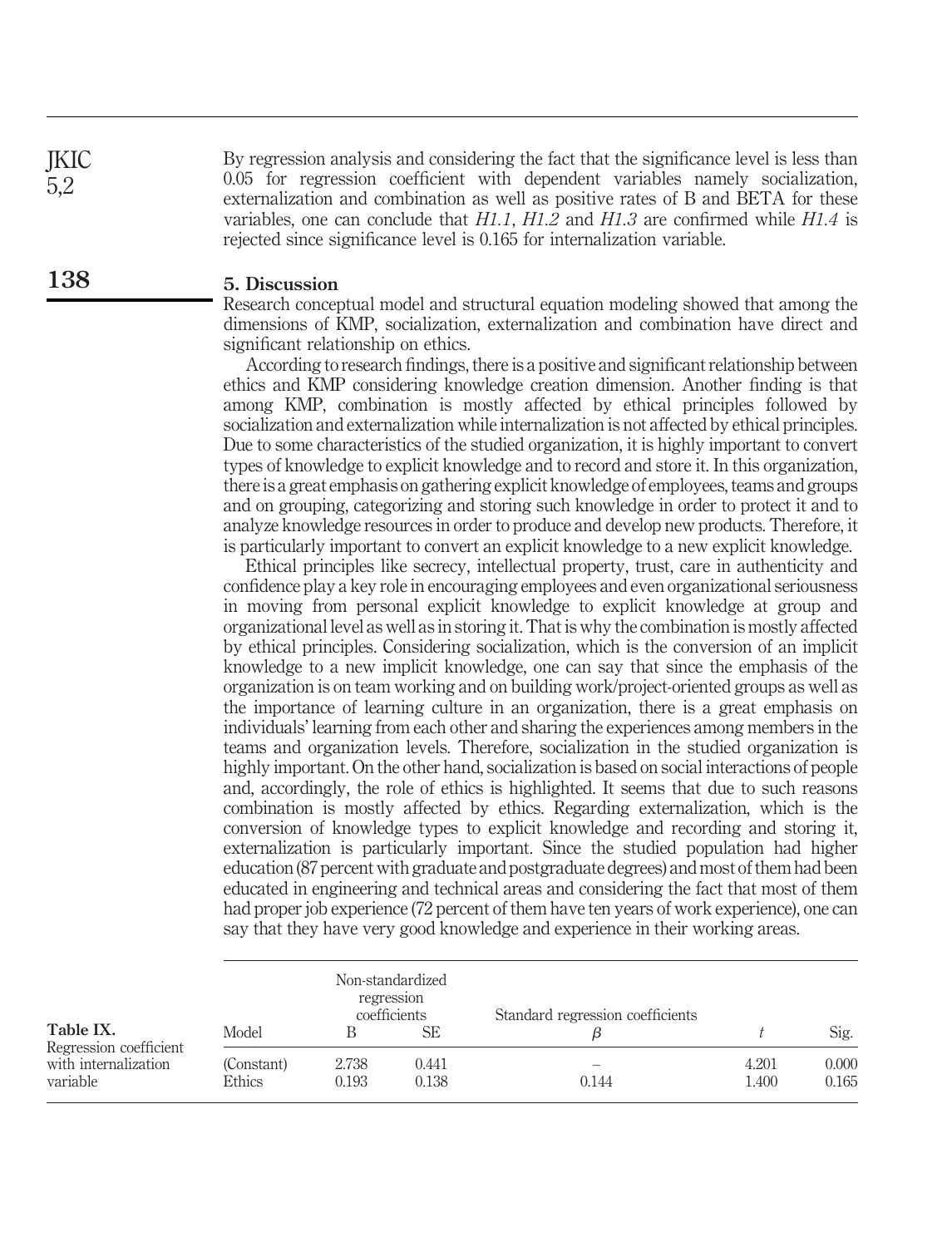Therefore, documenting the experiences and knowledge of these people is particularly important, and this type of documenting is recently on the way in this organization. In knowledge externalization, the role of ethical principles in encouraging employees to reveal their knowledge is remarkable. Perhaps on this basis we can clarify a direct and significant relationship between ethical principles and externalization. Since externalization is harder than combination and in normal conditions people are less inclined to express their knowledge, it seems that it is for the same reasons that in terms of being affected by ethics, externalization has a lower status than combination. Regarding internalization, which is the conversion of explicit knowledge to a new implicit knowledge, there are some reasons for the lack of a significant relationship between this dimension and ethical principles. For example, due to the special nature of the studied industries, secrecy and confidentiality of data are more emphasized in this organization and internalization is addressed less than other activities of the KMP. Hence, internalization is less impacted by ethical principles. It seems that internalization has an internal aspect and is affected by the moods of the person while studied ethical indicators are more socially oriented.

#### 6. Conclusion, implications and future study

The main aim of the present study is to examine the impact of ethical principles on KMPs. The results show that ethical principles impact on the KMP positively and significantly based on the path analysis model. Among KMP functional dimensions, the relationship between socialization, combination and externalization and ethical principles is positive and significant while there is no significant relationship between ethical principles and internalization. Based on achieved results, one can say that ethical principles are the key factors of success in KMPs alongside other key factors. Since ethics as social capital is a concept which can finally lead to higher productivity of the workforce, according to findings, it is suggested to pave the way for respecting ethics in organizations. It should be emphasized that knowledge management systems must be used more successfully and people must be more involved in the KMP. On the other hand, emphasis on ethics by organizations and employees can facilitate the conversion of explicit and implicit knowledge to each other and the KMP will be executed and completed well. Considering the results of analyzing hypotheses, it is suggested that organizations should consider their current requirements and should address more to internalization by which employees get familiar with written collective discussions and existing documents in order to be trained and learn fully and effectively and, as a result, they can promote their knowledge and performance.

Studying ethical indicators in other models and KMPs and their comparison is a suggestion which can be addressed in future studies. Likewise, ethics modeling and providing a pattern to measure ethics in knowledge management systems is an exciting discussion for future research studies.

#### References

- Akhavan, P. and Jafari, M. (2006), "Critical issues for knowledge management implementation at a national level", Journal of Information and Knowledge Management Systems, Vol. 36 No. 1, pp. 52-66.
- Akhavan, P., Hosnavi, R. and Sanjaghi, M.E. (2009), "Identification of knowledge management critical success factors in Iranian academic research centers", Education, Business and Society: Contemporary Middle Eastern, Vol. 2 No. 4, pp. 276-288.

Examining the role of ethics

139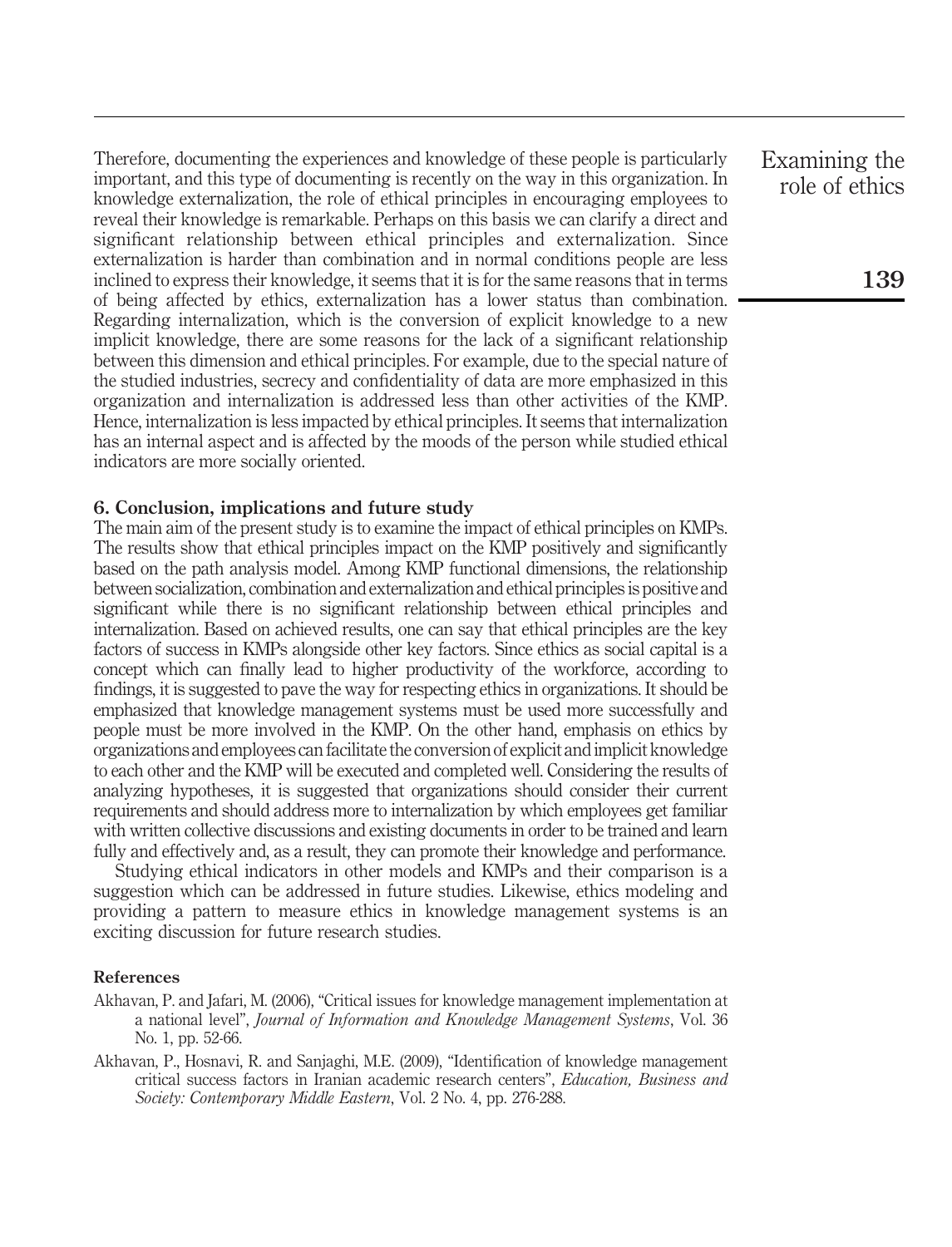| <b>IKIC</b><br>5,2 | Al-A'ali, M. (2008), "Computer ethics for the computer professional from an Islamic point of<br>view", Journal of Information, Communication & Ethics in Society, Vol. 6 No. 1, pp. 28-45.                                                                                 |
|--------------------|----------------------------------------------------------------------------------------------------------------------------------------------------------------------------------------------------------------------------------------------------------------------------|
|                    | Azmi, I.M. (2010), "Legal and ethical issues in knowledge management in Malaysia", Journal of<br>Computer Law & Security Review, No. 26, pp. 61-71.                                                                                                                        |
|                    | Bove, L.L. and Johnson, L.W. (2009), "Does 'true' personal or service loyalty last? A longitudinal<br>study", Journal of Services Marketing, Vol. 23 No. 3, pp. 187-194.                                                                                                   |
| <b>140</b>         | Calof, J. and Smith, J.E. (2012), "Foresight impacts from around the world: a special issue",<br><i>Foresight</i> , Vol. 14 No. 1, pp. 5-14.                                                                                                                               |
|                    | Choo, C.W. and Bontis, N. (2002), The Strategic Management of Intellectual Capital and<br>Organizational Knowledge, Oxford University Press, New York, NY.                                                                                                                 |
|                    | Chua, A. (2002), "The influence of social interaction on knowledge creation", Journal of<br><i>Intellectual Capital, Vol. 3 No. 4, pp. 375-392.</i>                                                                                                                        |
|                    | Crawford, C.B. (2005), "Effects of transformational leadership and organizational position on<br>knowledge management", Journal of Knowledge Management, Vol. 9 No. 6, pp. 6-16.                                                                                           |
|                    | Ferris, G., Blickle, G., Schneider, P., Kramer, J., Zettler, I., Solga, J., Noethen, D. and<br>Meurs, J. (2008), "Political skill construct and criterion-related validation: a two-study<br>investigation", Journal of Managerial Psychology, Vol. 23 No. 7, pp. 744-771. |
|                    | Finn, O.B. and Torgeir, D. (2008), "Knowledge management in software engineering:<br>a systematic review of studied concepts, findings and research methods used",<br><i>Information and Software Technology</i> , No. 50, pp. 1055-1068.                                  |
|                    | Gholizadeh, H., Shabani, R., Varki, B. and Mortazavi, S. (2005), "The relationship between<br>knowledge conversion process and organizational culture in Mashhad Firdausi<br>University", Educational and Psychological Quarterly, Vol. 1, pp. 46-58.                      |
|                    | Gourlay, S. (2006), "Conceptualizing knowledge creation: a critique of Nonaka's theory", Journal<br>of Management Studies, Vol. 43 No. 7, pp. 1415-1436.                                                                                                                   |
|                    | Hair, J.F., Anderson, R.E., Tatham, R.L. and Black, W.C. (1998), <i>Multivariate Date Analysis</i> ,<br>5th ed., Prentice-Hall, Upper Saddle River, NJ.                                                                                                                    |
|                    | Harper, W., Preston, J. and Hayward, T. (1998), "British council LIS in Italy: a marketing<br>perspective", New Library World, Vol. 99 No. 1142, pp. 149-158.                                                                                                              |
|                    | Holden, P. (2000), "Ethics pays", <i>Journal of Organizations &amp; People</i> , Vol. 7 No. 3, pp. 17-23.                                                                                                                                                                  |
|                    | Hsiang, H.M. and Yang Kuo, F. (2003), "The effect of organization-based self-esteem and<br>deindividuation in protecting personal information privacy", <i>Journal of Business Ethics</i> ,<br>Vol. 42 No. 2, pp. 305-320.                                                 |
|                    | Huang, F. (2004), Social Science Statistics - Structural Equation Modeling, WuNan, Taipei.                                                                                                                                                                                 |
|                    | Hutchings, K. and Michailova, S. (2004), "Facilitating knowledge sharing in Russian and Chinese<br>subsidiaries: the role of personal networks and group membership", Journal of Knowledge<br><i>Management</i> , Vol. 8 No. 2, pp. 84-94.                                 |
|                    | Huysmans, M. and Wit, D. (2004), "Practices of managing knowledge sharing: towards a second wave<br>of knowledge management", Knowledge and Process Management, Vol. 11 No. 2, pp. 81-92.                                                                                  |
|                    | Inkpen, A.C. and Tsang, E.W.K. (2005), "Social capital, networks, and knowledge transfer",<br>Academy of Management Review, Vol. 30 No. 1, pp. 146-165.                                                                                                                    |
|                    | Johnston, R. (2012), "Developing the capacity to assess the impact of foresight", <i>Foresight</i> , Vol. 14<br>No. 1, pp. 56-68.                                                                                                                                          |
|                    | Jordan, P. and Troth, A. (2011), "Emotional intelligence and leader member exchange: the<br>relationship with employee turnover intentions and job satisfaction", Leadership<br>& Organization Development Journal, Vol. 32 No. 3, pp. 260-280.                            |
|                    |                                                                                                                                                                                                                                                                            |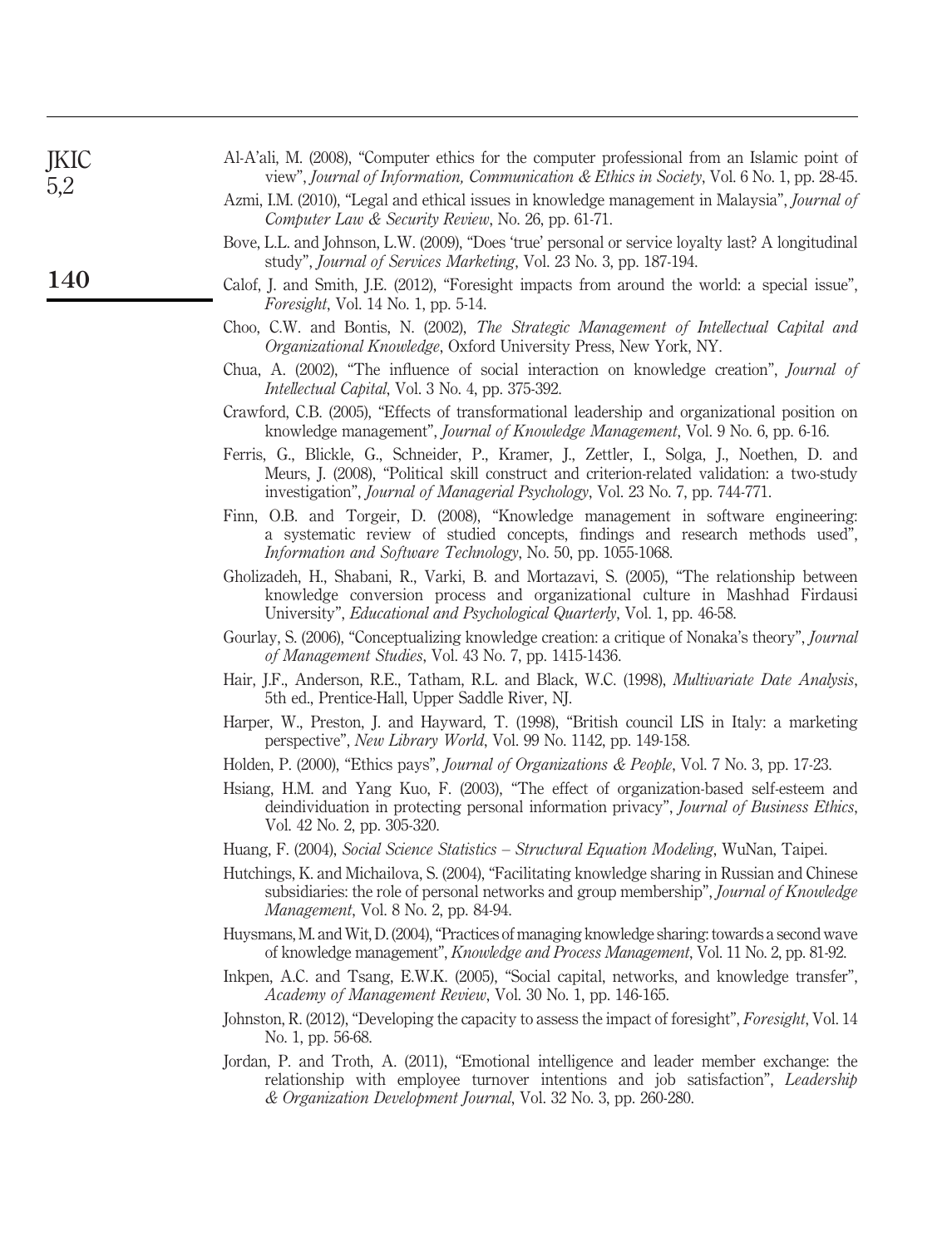| role of ethics | chapters", Qom University Quarterly, Vol. 11 No. 1, pp. 235-260.                                                                                                                                         |
|----------------|----------------------------------------------------------------------------------------------------------------------------------------------------------------------------------------------------------|
|                | Lakshman, C. (2009), "Organizational knowledge leadership", The Leadership & Organization<br><i>Development Journal</i> , Vol. 30 No. 4, pp. 338-364.                                                    |
|                | Lang, J.C. (2004), "Social context and social capital as enablers of knowledge integration", <i>Journal</i><br>of Knowledge Management, Vol. 8 No. 3, pp. 89-105.                                        |
| 141            | Martz, W.B. and Morgan, J. (2007), "The influence of media factors on ethical behavior",<br>Proceedings of the 40th Hawaii International Conference on System Sciences.                                  |
|                | Michael, Z., McKeen, J. and Singh, S. (2009), "Knowledge management and organizational<br>performance: an exploratory analysis", <i>Journal of Knowledge Management</i> , Vol. 13 No. 6,<br>pp. 392-409. |
|                | Mirzaeei, F., Darayi, E. and Nafisi, S. (2009), "The role of Islamic university in knowledge<br>management development", <i>Islamic University Quarterly</i> , No. 41, pp. 43-54.                        |
|                | Moor, J. (1985), "What is computer ethics?", <i>Metaphilosphy</i> , Vol. 16 No. 4, pp. 266-275.                                                                                                          |

Examining the

Nahapiet, J. and Ghoshal, S. (1998), "Social capital, intellectual capital, and the organizational advantage", Academy of Management Review, Vol. 23 No. 2, pp. 242-266.

Khenifer, H. and Moghimi, S.M. (2009), "Ethics philosophy in organization, case study: ethical

- Nonaka, I. and Takeuchi, H. (1995), The Knowledge Creating Company: How Japanese Companies Create the Dynamics of Innovation, Oxford University Press, Oxford.
- Rai, R.K. (2011), "Knowledge management and organizational culture: a theoretical integrative framework", Journal of Knowledge Management, Vol. 15 No. 5, pp. 779-881.
- Raps, A. (2005), "Strategy implementation an insurmountable obstacle?", Handbook of Business Strategy, Vol. 6 No. 1, pp. 141-146.
- Rezaiian, S. and Ghazinoory, S.S. (2010), "Finding a model for the role of ethics in the success of knowledge management systems", Science and Technology Policy Quarterly, Vol. 2, pp. 1-18.
- Sayce, S. (2012), "Being a female pension trustee equality", Diversity and Inclusion: An International Journal, Vol. 31 No. 3, pp. 298-314.
- Wig, K. (2002), "Application of knowledge management in public administration", available at: www.egov.pl/-baza-analizy-km-pub
- Yang, J.T. (2007), "Knowledge sharing: investigating appropriate leadership roles and collaborative culture", Tourism Management, Vol. 28, pp. 530-543.

#### Further reading

- Bontis, N., Richards, D. and Serenko, A. (2011), "Improving service delivery investigating the role of information sharing, job characteristics, and employee satisfaction", The Learning Organization, Vol. 18 No. 3, pp. 239-250.
- Demori, D., Mansoory, H. and Taheri, M. (2009), "The domain of studying the relationship between knowledge management and social capital in Islamic university (in terms of Yazd University Faculties)", Islamic University Quarterly, No. 41, pp. 23-32.
- Renzl, B. (2006), "Trust in management and knowledge sharing: the mediating effects of fear and knowledge documentation", Journal of Management Science, Vol. 36 No. 3, pp. 206-220.
- Tseng, S.M. (2010), "The correlation between organizational culture and knowledge conversion on corporate performance", Journal of Knowledge Management, Vol. 14 No. 2, pp. 269-284.
- Wing, S.C. and Chan, L.S. (2008), "Social network, social trust and shared goals in organizational knowledge sharing department of finance and decision sciences, school of business", Journal of Information & Management, No. 45, pp. 458-465.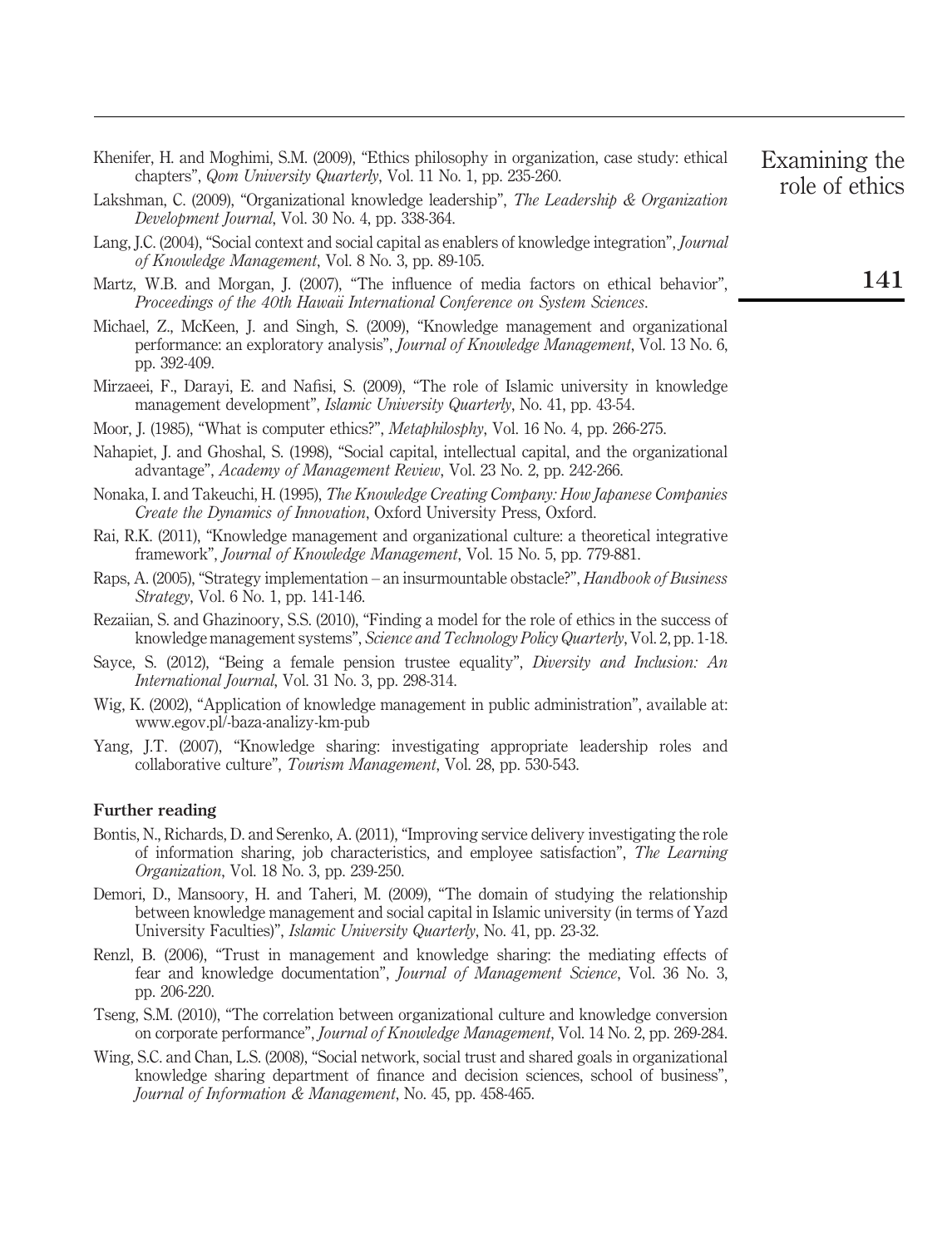#### Appendix. Research questionnaire

#### Dear colleague

This questionnaire has been prepared for studying the status of knowledge management in your organization. In developing the questionnaire, we attempted to consider factors such as knowledge management processes and ethics. Thus, please specify your comments about each item by marking in its respective row. We appreciate your effort.

### 142

JKIC 5,2

| Job title:                  | Specialist            | Supervisor    | Manager     | Deputy                |  |
|-----------------------------|-----------------------|---------------|-------------|-----------------------|--|
| Education:                  | Technician            | BS            | MS          | <b>PHD</b>            |  |
| Work<br>Experience:         | Less than 5<br>years  | $5-10$ years  | 10-15 Years | More than 15<br>years |  |
| Age:                        | Less than 30<br>Years | $30-35$ years | 35-40 years | More than 40<br>years |  |
| Gender:                     | Male                  | Female        |             |                       |  |
| Name of Industry/institute: |                       |               |             |                       |  |

| Knowledge management<br>Questions                                                                                                                                                                                                            | Strongly<br>Agree | Agree | Neutral | <b>Disagree</b> | Strongly<br><b>Disagree</b> |
|----------------------------------------------------------------------------------------------------------------------------------------------------------------------------------------------------------------------------------------------|-------------------|-------|---------|-----------------|-----------------------------|
| In your organization:                                                                                                                                                                                                                        |                   |       |         |                 |                             |
| 1) Employees are willing to<br>share their emotions.<br>feelings and personal<br>experiences with others.                                                                                                                                    |                   |       |         |                 |                             |
| 2) They can learn from other<br>employees' skills by<br>nonverbal techniques such<br>as observation, imitation, or<br>master-apprentice<br>relationship.                                                                                     |                   |       |         |                 |                             |
| 3) They are willing to express<br>their personal knowledge<br>through verbal or written<br>language.                                                                                                                                         |                   |       |         |                 |                             |
| 4) Employees may transfer<br>the non-transferable<br>knowledge by allegory or<br>similar items.                                                                                                                                              |                   |       |         |                 |                             |
| 5) They can transfer their<br>knowledge by documentation,<br>telephone or computer<br>networks, to other<br>employees; they have<br>knowledge interactions<br>with others and combine their<br>knowledge with other<br>employees' knowledge. |                   |       |         |                 |                             |

(*continued*)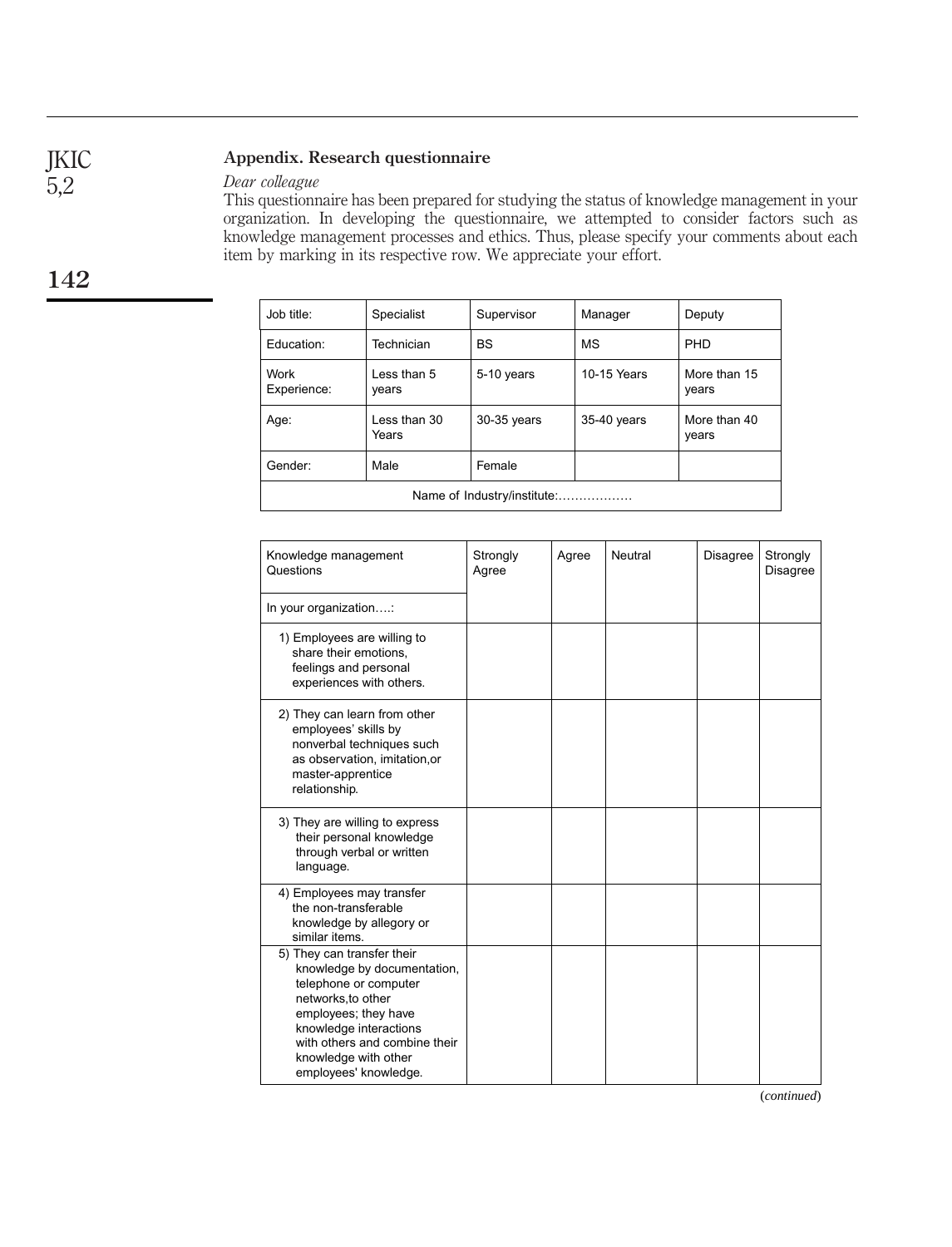| 6) They can categorize and<br>combine the available<br>knowledge in order to<br>create new knowledge.                                     |                   |       |         |          |                             |  |
|-------------------------------------------------------------------------------------------------------------------------------------------|-------------------|-------|---------|----------|-----------------------------|--|
| 7) Knowledge is transferable<br>to employees through<br>verbal communication or<br>narrative story.                                       |                   |       |         |          |                             |  |
| 8) Knowledge is formed as<br>work instruction and<br>catalogue to improve the<br>level of employees'<br>knowledge by proper<br>education. |                   |       |         |          |                             |  |
| If you have any comments about knowledge management in your organization,<br>please write them:                                           |                   |       |         |          |                             |  |
| <b>Ethics Questions</b>                                                                                                                   | Strongly<br>Agree | Agree | Neutral | Disagree | Strongly<br><b>Disagree</b> |  |
| In your Organization:                                                                                                                     |                   |       |         |          |                             |  |
| 9) Employees are responsible<br>and accountable for their<br>tasks.                                                                       |                   |       |         |          |                             |  |
| 10) Employees have high<br>work consciousness.                                                                                            |                   |       |         |          |                             |  |
| 11) Employees feel committed<br>towards organization's<br>goals and missions and<br>their responsibilities.                               |                   |       |         |          |                             |  |
| 12) Employees are loyal to<br>organization and to each<br>other and the organization<br>emphasizes on this feature.                       |                   |       |         |          |                             |  |
| 13) Employees and managers<br>have foresight in their<br>actions and decisions,<br>according to organization's<br>visions.                |                   |       |         |          |                             |  |
|                                                                                                                                           |                   |       |         |          |                             |  |

Examining the role of ethics

(*continued*)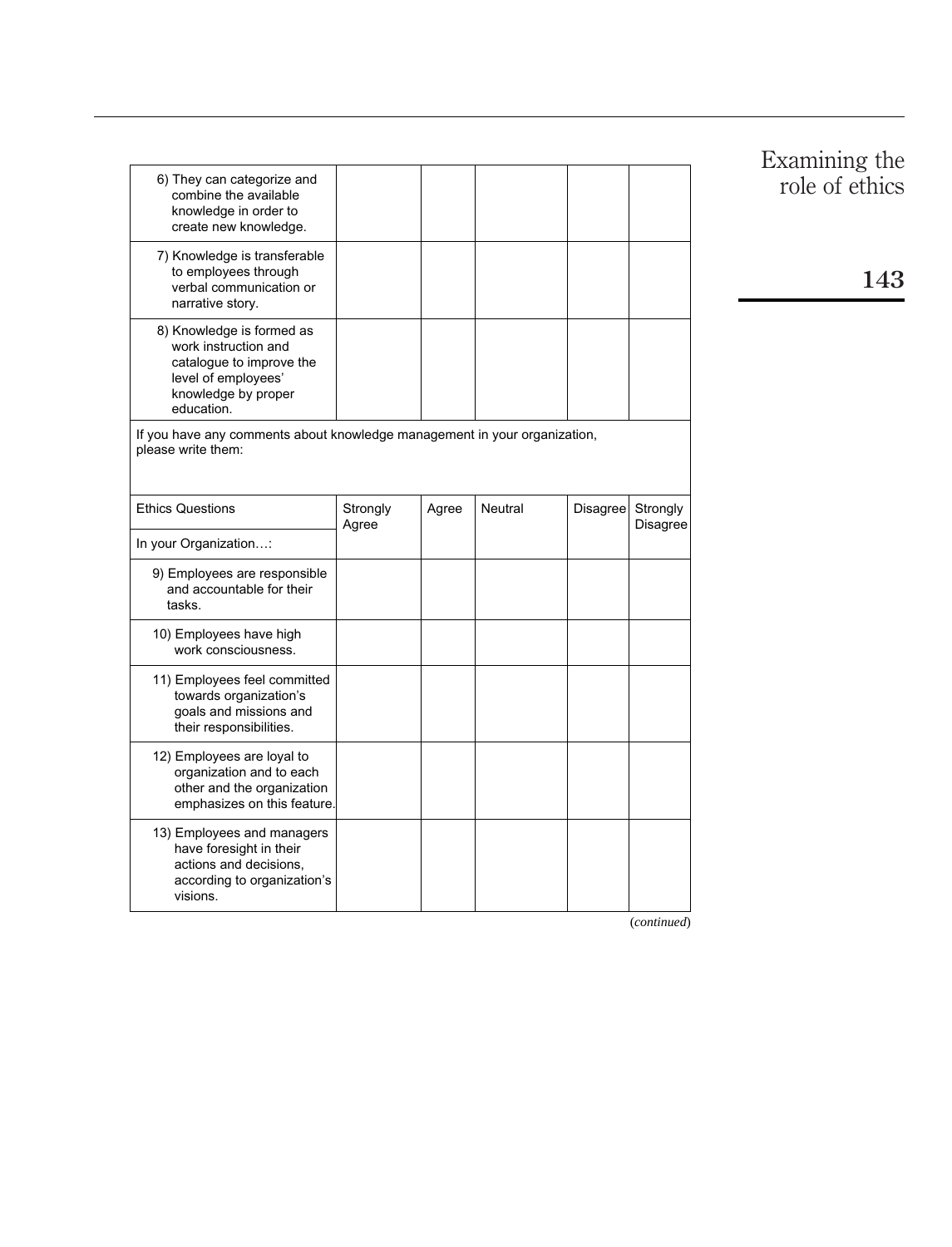## 144

| 14) Employees and managers<br>trust each other and deal<br>with each other in good<br>faith.                                                            |  |  |  |
|---------------------------------------------------------------------------------------------------------------------------------------------------------|--|--|--|
| 15) Employees trust that<br>organization's policies will<br>be done according to given<br>promises.                                                     |  |  |  |
| 16) Information Confidentiality<br>of employees and<br>organization is very<br>important and emphasized.                                                |  |  |  |
| 17) Intellectual property (Not<br>using a document, without<br>official permission of its<br>owner) is considered<br>important and it is<br>emphasized. |  |  |  |
| 18) Trusteeship is important<br>and considerable for all<br>members.                                                                                    |  |  |  |
| 19) Care in authenticity<br>(assessing the accuracy of<br>a subject) is important.                                                                      |  |  |  |
| 20) Employees and managers<br>behave each other with<br>honesty.                                                                                        |  |  |  |
| 21) It's important for employees<br>and managers to have fair<br>and impartial behavior to<br>each other.                                               |  |  |  |
| 22) Modesty and courtesy is<br>value and virtue.                                                                                                        |  |  |  |

(*continued* )